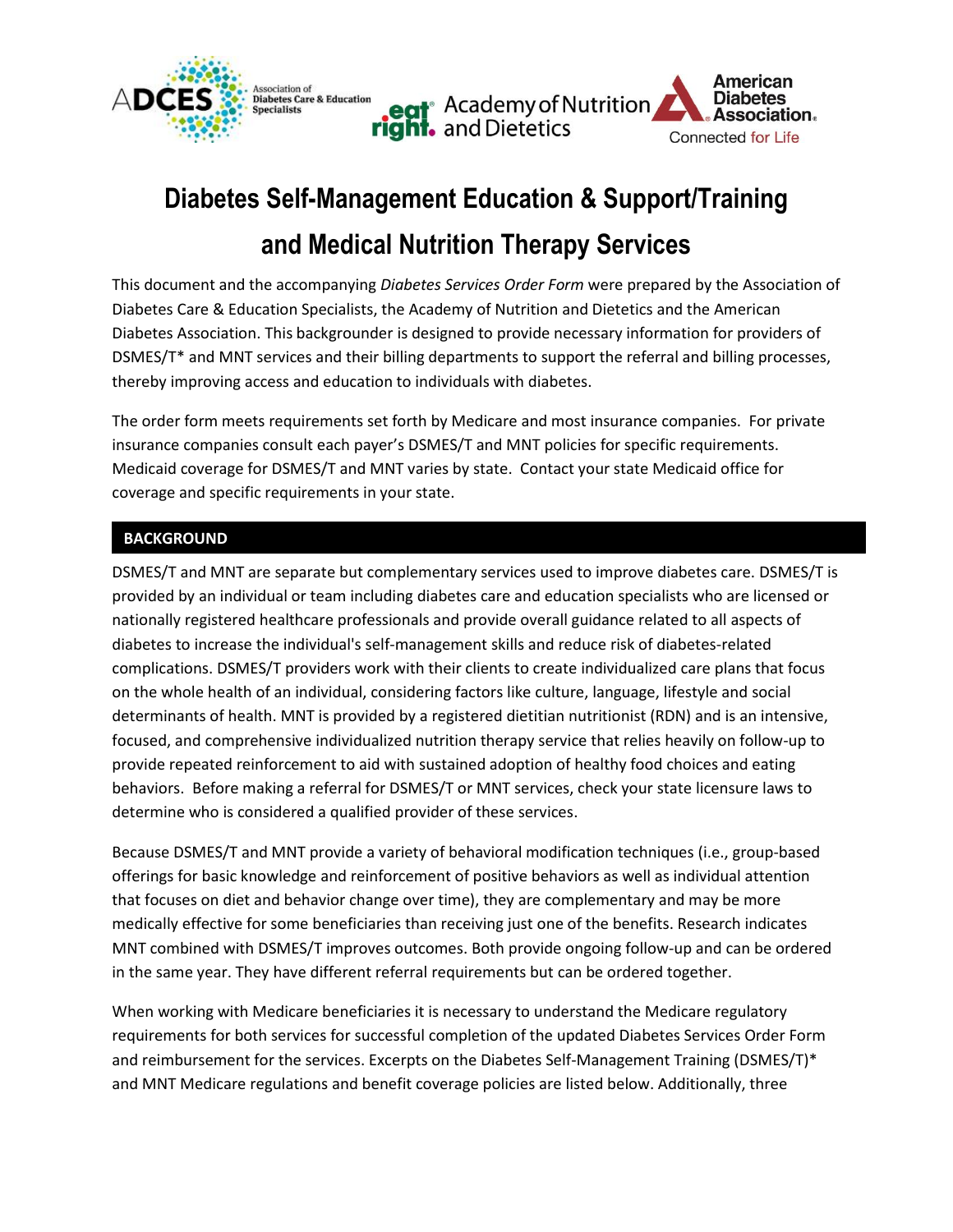examples that coordinate the Medicare DSMES/T program and the Medicare MNT benefit are included. Note that Medicare does not allow these services to be provided on the same day.

## **MEDICARE BENEFIT SNAPSHOT FOR DSMES/T AND MNT**

**Qualifying beneficiaries with diabetes are eligible for the following services every year** based on medical necessity and a referral from the appropriate provider based on Medicare Regulations and Policies (see details below). Both services can provide follow-up in a group or individual setting:

2 hours of follow-up DSMES/T and

2 hours of follow-up MNT

The treating provider can refer the beneficiary to the RDN Medicare provider for additional hours of MNT beyond the initial 2 hours of follow-up MNT if the referring physician determines:

1) there is a change in medical condition, diagnosis, or treatment regimen that requires a change in MNT and

2) orders additional hours of MNT during the episode of care.

**Qualifying beneficiaries with diabetes are eligible for the following services** based on medical necessity and a referral from the appropriate provider based on Medicare Regulations and Policies (see details below). Initial DSMES/T is typically furnished in a group setting unless special needs are identified, and MNT is typically furnished in an individual setting, but may also be provided in a group:

10 hours of Initial DSMES/T and

3 hours of Initial MNT

# **MEDICARE REGULATIONS & BENEFIT COVERAGE POLICIES**

(Excerpt from the Medicare Carriers Manual, section 300.1 and 180.1 and Program Transmittals for DSMES/T and MNT benefit requirements  $^{1-4}$ )

## **Diabetes Self-Management Education & Support**

## **DSMES/T Initial training:**

- Is furnished to a beneficiary who has not previously received initial or follow-up training under HCPCS G0108 or G0109; furnished in increments of one-half hour.
- Is furnished within a **continuous 12-month period**. These initial 10 hours of training must be utilized within that 12-month period, once in a lifetime.
- Does not exceed a total of 10 hours for the initial training.
- The 10 hours of training can be done in any combination of 1/2-hour increments. They can be spread over the 12-month period or less.
- With the exception of 1 hour, DSMES/T is usually furnished in a group setting (2-20 individuals) who need not all be Medicare beneficiaries.

\*Medicare regulations use the term "diabetes self-management training" (DSMT).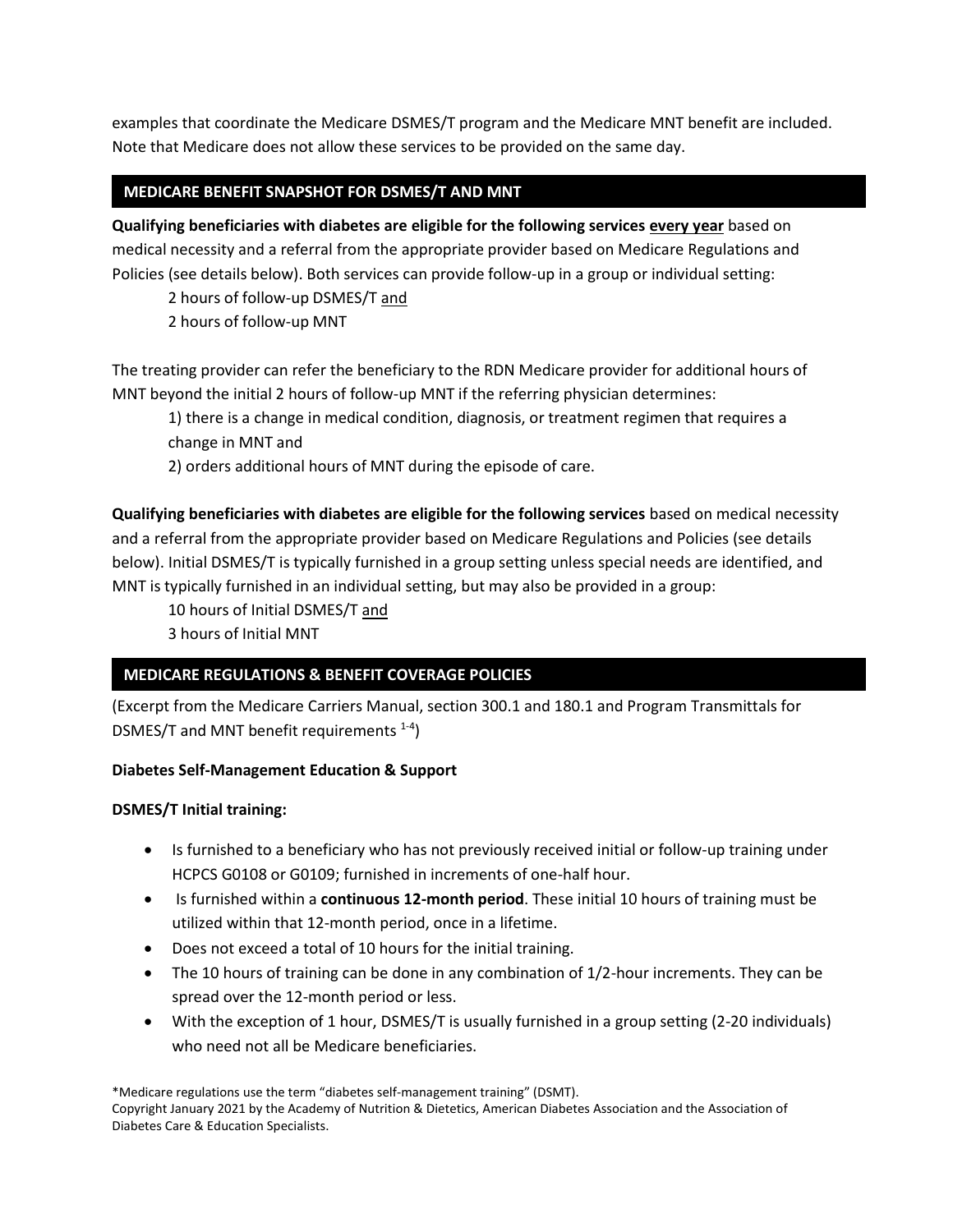- One-hour of individual DSMES/T may be used for any part of the training including insulin training.
- Copayments/coinsurance and deductibles apply.
- Federally Qualified Health Centers (FQHCs) and Rural Health Centers (RHC's) with accredited and recognized DSMT programs operate differently and *are reimbursed only for individual DSMES/T*.

## **Medicare covers training on an individual basis:**

- 1. if no group session is available *within two months of the date the training is ordered*
- 2. the beneficiary's physician (or qualified non-physician practitioner including certified nurse midwife, clinical nurse specialist, nurse practitioner, or a PA<sup>5</sup>) documents in the beneficiary's medical record that the *beneficiary has special needs* resulting from conditions that will hinder effective participation in a group training session, such as hearing or vision disabilities
- 3. the physician orders *insulin training***.**

#### **DSMES/T Follow-up training:**

- Consists of no more than two hours individual or group training for a beneficiary each calendar year
- Group training consists of 2 to 20 individuals who need not all be Medicare beneficiaries
- Is furnished any time in a calendar year following a 12-month period in which the beneficiary completes the initial training:
	- o Example 1: beneficiary completes initial training in June 2020 therefore the beneficiary is entitled to 2 hours of follow-up training beginning in January of 2021
	- o Example 2: beneficiary starts initial training in March 2020 and completes 6 hours of training by February 2021, therefore the beneficiary is eligible for 2 hours of follow-up training beginning in March of 2021
- Is furnished in increments of one-half hour
- The physician (or qualified non-physician practitioner) treating the beneficiary must document in the beneficiary's medical record that the beneficiary has diabetes.

#### **Medicare's Certification Requirements for a DSMES/T Program:**

Medicare requires that DSMES/T be provided in a DSMES/T program that has been accredited by the Association of Diabetes Care & Education Specialists (Diabetes Education Accreditation Program/DEAP) or recognized by the American Diabetes Association (Education Recognition Program/ERP). These programs assure quality because the National Standards for Diabetes Self-Management Education establish the criteria for the structure and processes of accredited and recognized DSMES/T programs.

\*Medicare regulations use the term "diabetes self-management training" (DSMT).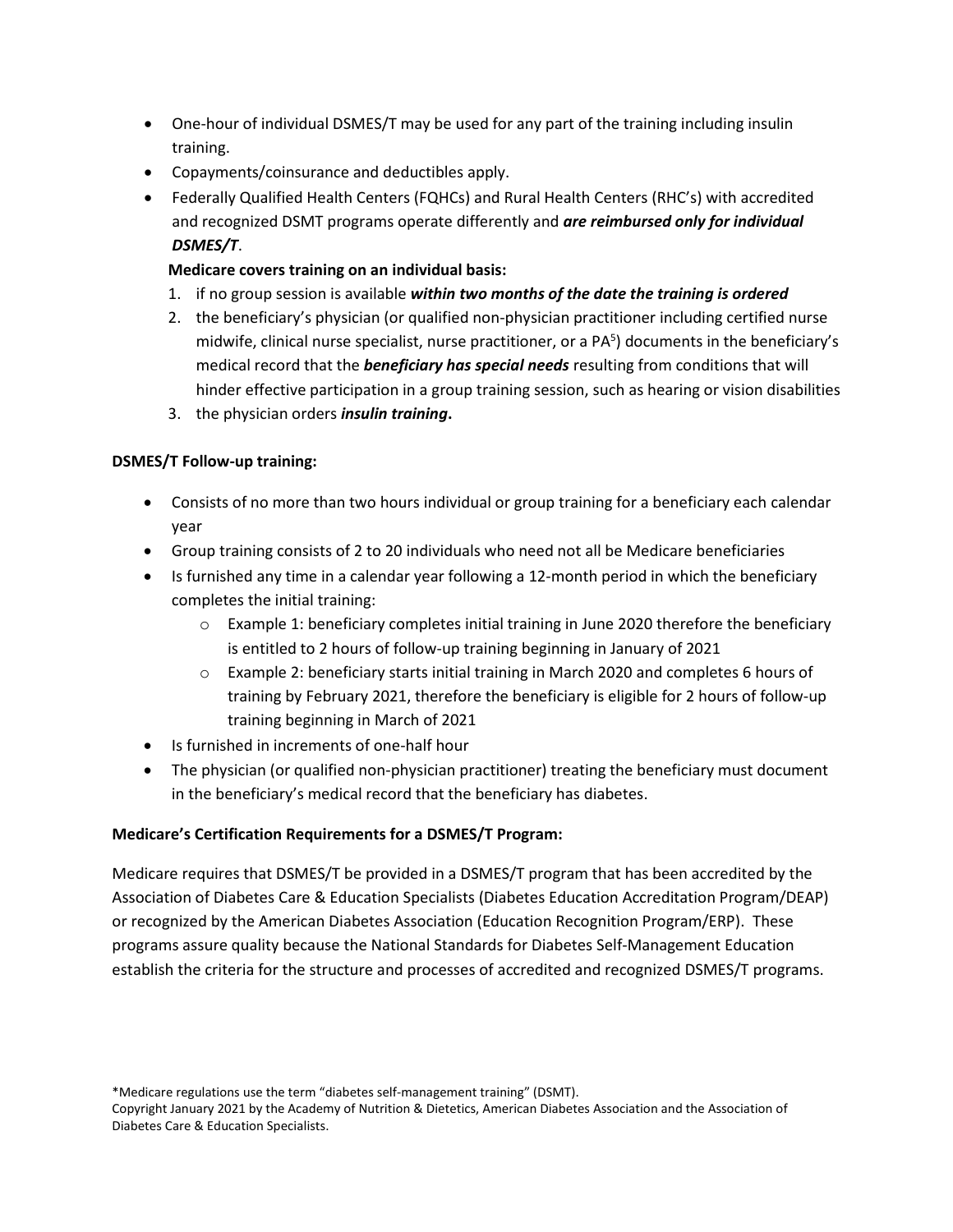#### **Medical Nutrition Therapy**

#### **MNT Initial Training:**

- During the first calendar year, three hours of MNT is available to beneficiaries with diagnoses of non-dialysis kidney disease, 36 months post-kidney transplant, and/or diabetes. Additional hours are considered to be medically necessary and covered if the treating physician determines that there is a change in the beneficiary's medical condition, diagnosis, or treatment regimen that requires a change in MNT (e.g., converting from oral medication to insulin, significant increase in HbA1c, HTN, eating disorder, CHF, dyslipidemia, new onset of some DM complications), and the physician orders additional MNT hours during that episode of care.
- Is furnished in a **calendar year**.
- The licensed or certified, as applicable, registered dietitian (RD) or nutrition professional may choose how many units of MNT are performed in each encounter up to the total hours available in the calendar year or as noted in the physician documentation for additional hours of MNT.
- Payment will be made under the following codes: 97802, 97803, 97804; G codes G0270 and G0271 when additional MNT is ordered in the same year. These services cannot be paid "incident to" physician services.
- A beneficiary may not receive follow up MNT and DSMES/T services on the same day.
- The MNT services are provided in increments of 15 minutes for individual encounters and 30 minute increments for group encounters.
- Copayment/coinsurance and deductible waived.
- Services may be provided either on an individual or group basis. In Federally Qualified Health Centers (FQHCs) MNT is separately reimbursed only for individual encounters and not group sessions.
- The treating physician must make a referral and indicate a diagnosis of diabetes, non-dialysis kidney disease and/or kidney transplant. Non-physician practitioners cannot make referrals for this service.
- A licensed or certified, as applicable, RDN or nutrition professional must provide MNT services.
- For group MNT, at least 2 beneficiaries must participate in the session.

## **MNT Follow-up training**

- Basic MNT coverage in subsequent years for non-dialysis kidney disease, kidney transplant and/or diabetes is 2 hours. Additional MNT in subsequent years is considered to be medically necessary and covered if the treating physician determines that there is a change in medical condition, diagnosis, or treatment regimen that requires a change in MNT and orders additional hours during that episode of care.
- The treating physician must order follow up MNT. A new referral is needed each calendar year for the duration of the episode of care.
- For group MNT, at least 2 beneficiaries must participate in the session.
- \*Medicare regulations use the term "diabetes self-management training" (DSMT). • A beneficiary may not receive follow up MNT and DSMES/T services on the same day.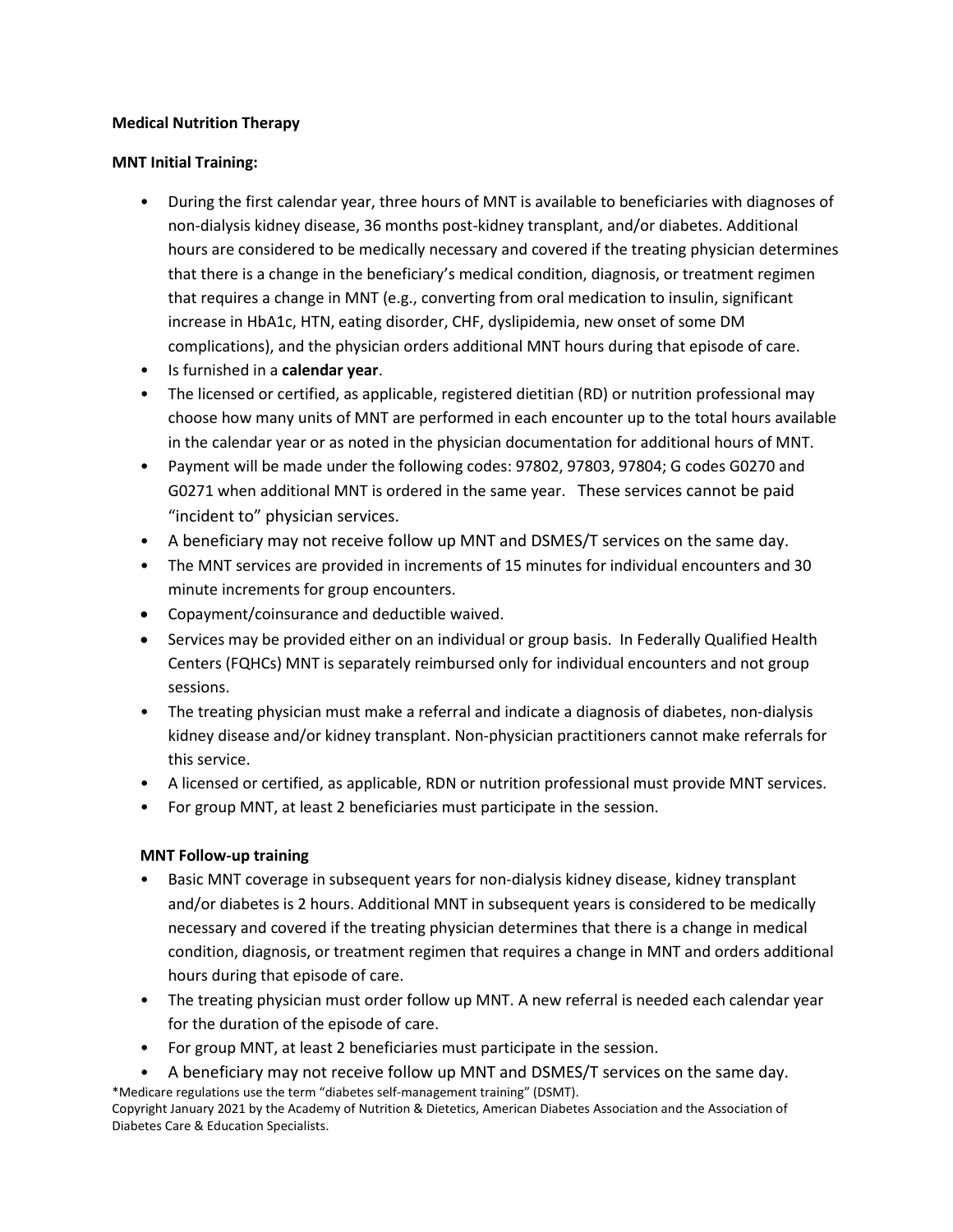- The MNT services are provided in increments of 15 minutes for individual encounters and 30 minute increments for group encounters.
- Follow up MNT is reported using procedure codes 97803 for individual encounters or 97804 for group encounters.
- G codes G0270 and G0271 are used when additional MNT is ordered in the same year. Additional hours may be ordered when there is a change in medical condition, treatment, or diagnosis. No limitation on hours available is indicated for additional MNT.

## **PROVIDING DSMES/T AND MNT VIA TELEHEALTH**

Private insurance companies may cover DSMES/T and MNT services provided via telehealth. Consult each payer's policies for specific coverage and requirements.

Medicare covers individual and group DSMES/T and MNT sessions similar to the face-to-face benefit with the following considerations:<sup>6</sup>

- For DSMES/T, all hours can be provided via telehealth when injection training is not required.
- The telehealth option is only available to Medicare beneficiaries who reside in rural health professional shortage areas and counties not classified as a health professional shortage area.

Details on the telehealth benefit for Medicare beneficiaries can be found in the CMS Medicare Benefit Policy Manual: Medicare Payment for Telehealth Services at [http://cms.hhs.gov/manuals/downloads/clm104c12.pdf.](http://cms.hhs.gov/manuals/downloads/clm104c12.pdf)

Medicare has introduced temporary flexibilities because of the COVID-19 public health emergency. Consult your professional organization for guidance and refer to:

# CMS COVID-19 FAQ on **[Medicare Fee for Service Billing](https://www.cms.gov/files/document/03092020-covid-19-faqs-508.pdf)** (search DSMT and/or MNT)

#### **COORDINATION OF THE DSMES/T AND MNT BENEFITS**

The following are examples of how the DSMES/T and MNT benefits can be used but are not all inclusive of all program designs

## **Example #1 -- Physician refers beneficiary for both DSMES/T and MNT for diabetes (1st year of service).**

#### **Both benefits occurring simultaneously.**

A Medicare beneficiary with type 2 diabetes is referred by his/her treating physician to an RDN Medicare provider for initial MNT and DSME/T. Total hours: 13 (10 hours DSMES/T and 3 hours MNT) \* MNT and DSMES/T cannot be billed on same day.

\*Medicare regulations use the term "diabetes self-management training" (DSMT).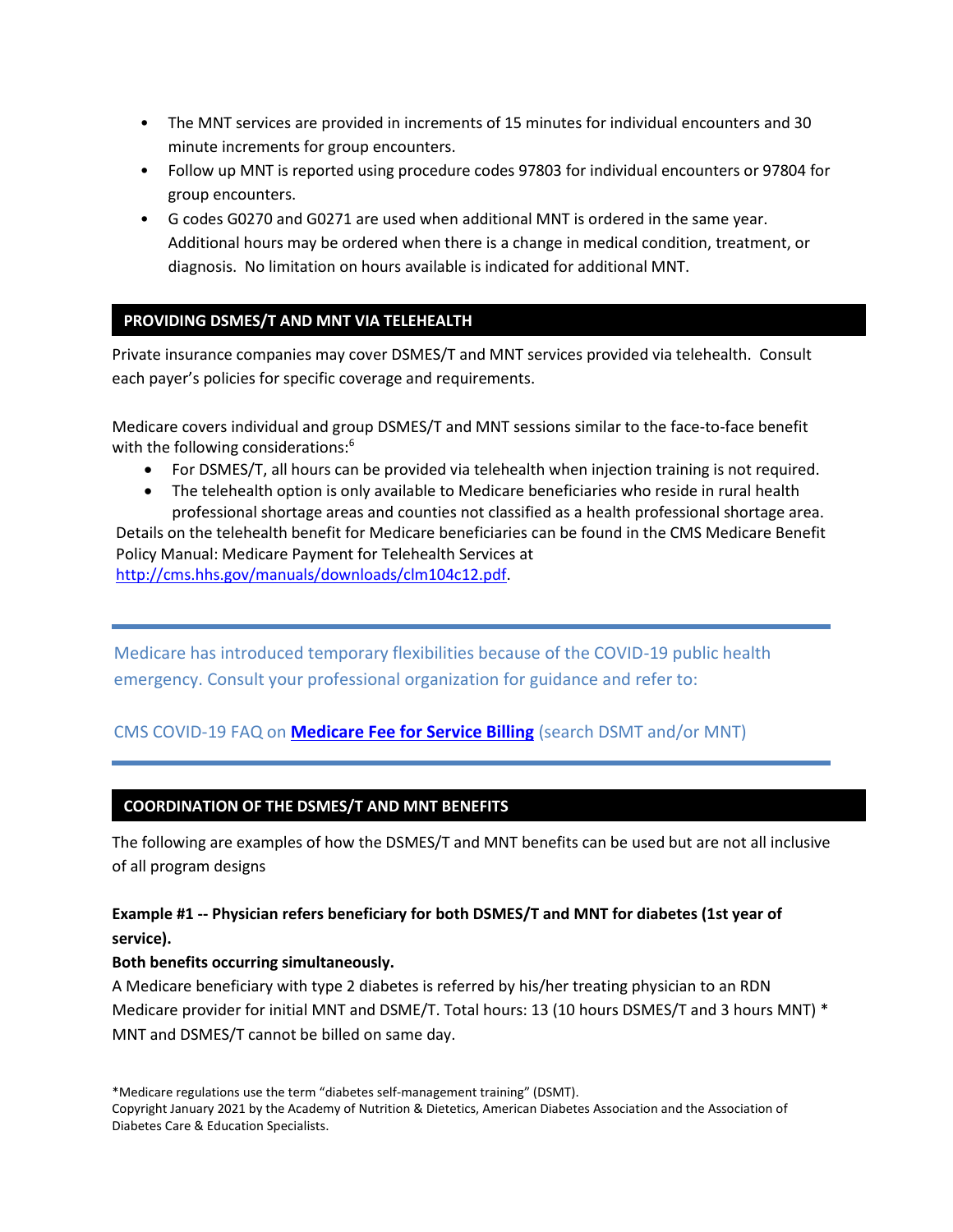# **Example #2 – physician referral to RDN Medicare provider for MNT initiated first, then DSMES/T program (1st year of service):**

A physician refers the Medicare beneficiary, with type 2 diabetes for initial MNT provided by an RDN Medicare provider. The RDN who performs the initial MNT assessment indicates that the Medicare beneficiary would benefit from DSMES/T and communicates with the treating physician/qualified nonphysician practitioner; The treating physician/qualified non-physician practitioner refers the beneficiary to the accredited DSMES/T program. The beneficiary meets the eligibility for DSMES/T because he/she has not received previous diabetes education since signing up for Medicare. Total hours: 13 (10 hours DSMES/T and 3 hours MNT)

#### **Example #3: Follow-up DSMES/T and MNT benefits (year 2)**

It is now one year later. The Medicare beneficiary with type 2 diabetes completed initial DSMES/T and received initial MNT from a RDN Medicare provider. Both services were provided during the same episode of care (12 months). The beneficiary is now referred by his/her primary care physician to the DSMES/T program for insulin instruction and Cardiovascular Risk Reduction instruction, and to the RDN for follow-up MNT. Total hours: 4 (2 hours DSMES/T and 2 hours MNT)

#### **PRIVATE PAYER REIMBURSEMENT FOR DSMES/T AND MNT**

Most, but not all, private payors have adopted Medicare's Healthcare Common Procedure Code System (HCPCS) Level II, G codes G0108 and G0109 for DSMES/T. Some may also use G codes G0270 and G0271 for MNT services. S codes may also be used by some payers for individual counseling, education and/or group classes.

CPT® codes are used to report Education and Training for Patient Self-Management services prescribed by a physician and provided by a qualified, non-physician healthcare professional using a standardized curriculum to an individual or a group of patients for the treatment of established illness(s), disease(s), or to delay comorbidities. Providers are encouraged to check with private payors to see if they accept these codes and how they might be used. At this time, the following codes are not paid separately by Medicare. Medical Nutrition Therapy CPT® codes also are routinely used by payers for MNT services, however some payers limit use of these code to only Registered Dietitian Nutritionists.

\*Medicare regulations use the term "diabetes self-management training" (DSMT).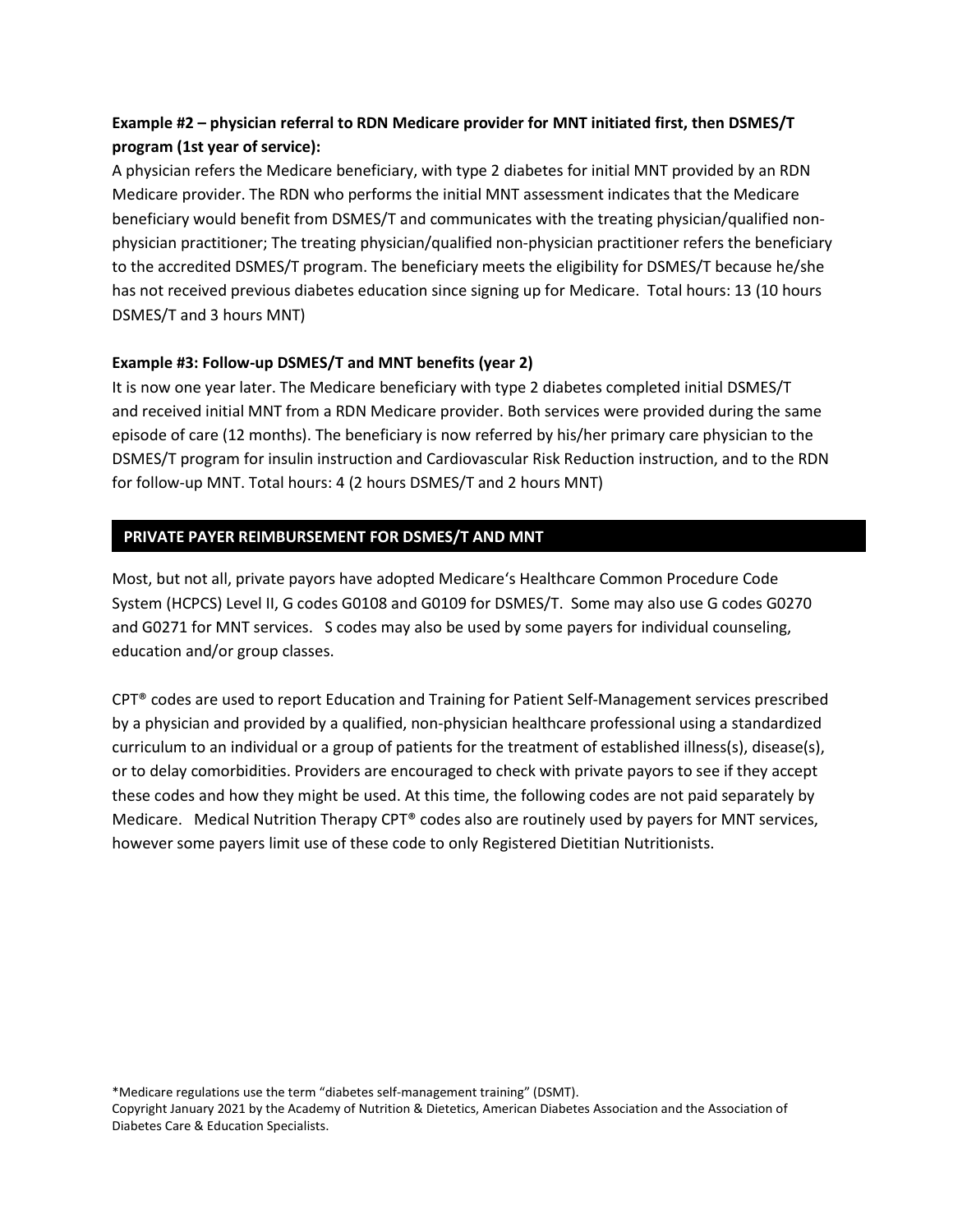#### **CPT® Codes that May be Accepted by Private Insurers for MNT and DSMES/T/E services (Check payer policy to verify use of the following CPT**® **codes.)**

| <b>CPT<sup>®</sup> CODE</b>                | <b>Summary</b>                                      | <b>Time</b>            |
|--------------------------------------------|-----------------------------------------------------|------------------------|
|                                            |                                                     |                        |
| 98960**                                    | Education and training for patient self-            | Each 30                |
|                                            | management by a qualified, non-physician            | minutes                |
|                                            | healthcare professional using a standardized        |                        |
|                                            | curriculum, face-to-face with the individual        |                        |
|                                            | patient (could include caregiver/family)            |                        |
| 98961 **                                   | Education and training for patient self-            | 30 minutes             |
|                                            | management for 2-4 patients                         |                        |
| 98962 **                                   | Education and training for patient self-            | 30 minutes             |
|                                            | management for 5-8 patients                         |                        |
| <b>Medical Nutrition Therapy</b>           |                                                     |                        |
| 97802                                      | Medical nutrition therapy; initial assessment and   | Each 15 minutes.       |
|                                            | intervention, individual, face-to-face with the     |                        |
|                                            | patient,                                            |                        |
|                                            | Most payers stipulate use of this code for initial  |                        |
|                                            | assessment of a new patient. Subsequent             |                        |
|                                            | individual visits (including reassessments and      |                        |
|                                            | interventions) can be coded as 97803. All           |                        |
|                                            | subsequent Group Visits are to be billed as 97804.  |                        |
|                                            | Check payer policies.                               |                        |
| 97803                                      | Medical nutrition therapy; Re-assessment and        | Each 15 minutes.       |
|                                            | intervention, individual, face-to-face with the     |                        |
|                                            | patient. This code is used for follow up individual |                        |
|                                            | reassessments and interventions after the initial   |                        |
|                                            | visit (see 97802). (Check payer policy to determine |                        |
|                                            | whether this code should also be used when there    |                        |
|                                            | is a change in the patient's medical condition that |                        |
|                                            | affects the nutritional status of the patient, or   |                        |
|                                            | whether the MNT G0270 code should be used.).        |                        |
| 97804                                      | Medical nutrition therapy; group (2 or more         | Each 30 minutes        |
|                                            | individuals).                                       |                        |
|                                            | (Check payer policy to determine whether this       |                        |
|                                            | code should be used when there is a change in a     |                        |
|                                            | patient's condition that affects the nutritional    |                        |
|                                            | status of the patient and the patient is attending  |                        |
|                                            | in a group, or whether MNT G0271 code should be     |                        |
|                                            | used.)                                              |                        |
| Prenatal, Obesity, or Diabetic Instruction |                                                     |                        |
| 99078**                                    | Physician educational services rendered to          | Check with the insurer |
|                                            | patients in group setting (prenatal, obesity, or    |                        |
|                                            | diabetic instruction)                               |                        |

\*\* Codes not payable by Medicare at this time.

*CPT codes, descriptions and material only are copyright ©2021 American Medical Association. All Rights Reserved.* 

\*Medicare regulations use the term "diabetes self-management training" (DSMT). Copyright January 2021 by the Academy of Nutrition & Dietetics, American Diabetes Association and the Association of Diabetes Care & Education Specialists.